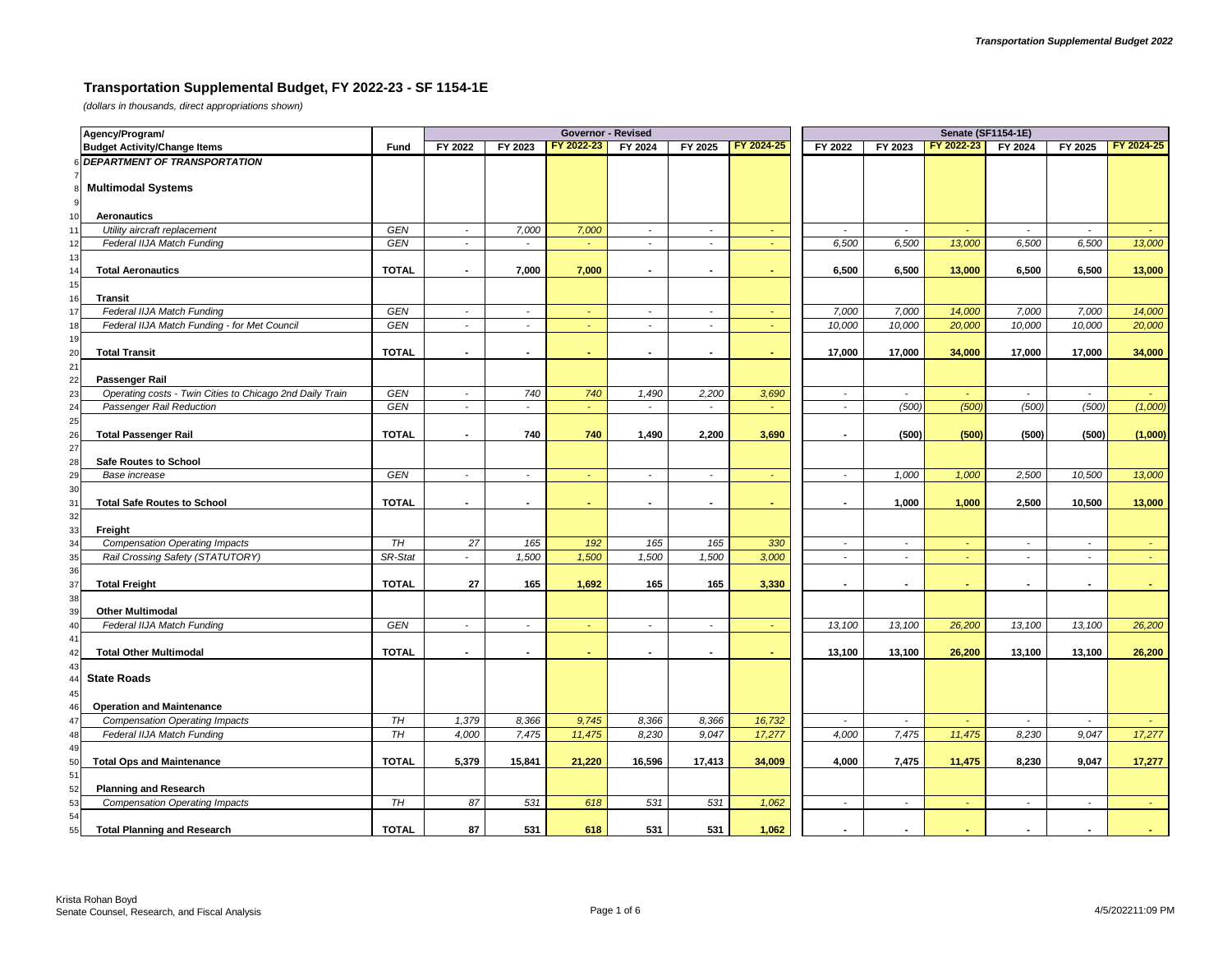|            | Agency/Program/                                                 |              |                             |                | <b>Governor - Revised</b> |                          |                             |               |                             | <b>Senate (SF1154-1E)</b> |            |                |                |            |
|------------|-----------------------------------------------------------------|--------------|-----------------------------|----------------|---------------------------|--------------------------|-----------------------------|---------------|-----------------------------|---------------------------|------------|----------------|----------------|------------|
|            | <b>Budget Activity/Change Items</b>                             | Fund         | FY 2022                     | FY 2023        | FY 2022-23                | FY 2024                  | FY 2025                     | FY 2024-25    | FY 2022                     | FY 2023                   | FY 2022-23 | FY 2024        | FY 2025        | FY 2024-25 |
| 56         |                                                                 |              |                             |                |                           |                          |                             |               |                             |                           |            |                |                |            |
| 57         | <b>Program Delivery</b>                                         |              |                             |                |                           |                          |                             |               |                             |                           |            |                |                |            |
| 58         | <b>Compensation Operating Impacts</b>                           | TH           | 1,558                       | 8,618          | 10,176                    | 8,618                    | 8,618                       | 17,236        | $\overline{\phantom{a}}$    | $\sim$                    |            | $\sim$         | $\sim$         |            |
| 59         | Federal IIJA Match Funding                                      | <b>TH</b>    | $\tilde{\phantom{a}}$       | 10,802         | 10,802                    | 11,892                   | 13,073                      | 24,965        | $\blacksquare$              | $\overline{a}$            |            | $\blacksquare$ | $\mathcal{L}$  |            |
| 60         |                                                                 |              |                             |                |                           |                          |                             |               |                             |                           |            |                |                |            |
| 61         | <b>Total Program Delivery</b>                                   | <b>TOTAL</b> | 1,558                       | 19,420         | 20,978                    | 20,510                   | 21,691                      | 42,201        | $\blacksquare$              |                           |            |                |                |            |
| 62         |                                                                 |              |                             |                |                           |                          |                             |               |                             |                           |            |                |                |            |
| 63         | <b>State Road Construction</b>                                  |              |                             |                |                           |                          |                             |               |                             |                           |            |                |                |            |
| 64         | SRC base increase                                               | TH           | $\mathcal{L}_{\mathcal{A}}$ | $\sim$         | ÷                         | $\mathcal{L}$            | $\mathbb{L}$                |               | $\mathbf{r}$                | 750                       | 750        | 2,500          | 5,000          | 7,500      |
| 65         | Federal Funds Increase                                          | TH           | 152, 177                    | 163,280        | 315,457                   | 174,512                  | 186, 131                    | 360,643       | 152,177                     | 163,280                   | 315,457    | 174,512        | 186, 131       | 360,643    |
| 66         | Federal IIJA Match Funding                                      | TH           | 39,046                      | 52,739         | 91,785                    | 58,062                   | 63,825                      | 121,887       | 41,049                      | 69,282                    | 110,331    | 76,072         | 83,424         | 159,496    |
| 67         |                                                                 |              |                             |                |                           |                          |                             |               |                             |                           |            |                |                |            |
| 68         | <b>Total State Road Construction</b>                            | <b>TOTAL</b> | 191,223                     | 216,019        | 407,242                   | 232,574                  | 249,956                     | 482,530       | 193,226                     | 233,312                   | 426,538    | 253,084        | 274,555        | 527,639    |
| 69         |                                                                 |              |                             |                |                           |                          |                             |               |                             |                           |            |                |                |            |
| 70         | <b>Corridors of Commerce</b>                                    |              |                             |                |                           |                          |                             |               |                             |                           |            |                |                |            |
| 71         | COC Base Increase                                               | TH           | $\sim$                      | $\sim$         | ÷.                        | $\tilde{\phantom{a}}$    | $\sim$                      |               | $\blacksquare$              | 2,000                     | 2,000      | 62,500         | 90,000         | 152,500    |
| 72         |                                                                 |              |                             |                |                           |                          |                             |               |                             |                           |            |                |                |            |
| 73         | <b>Total Corridors of Commerce</b>                              | <b>TOTAL</b> |                             | $\blacksquare$ |                           | $\blacksquare$           |                             | ٠             |                             | 2.000                     | 2,000      | 62,500         | 90,000         | 152,500    |
| 74<br>75   | <b>Statewide Radio Communication</b>                            |              |                             |                |                           |                          |                             |               |                             |                           |            |                |                |            |
| 76         | <b>Compensation Operating Impacts</b>                           | TH           | 27                          | 166            | 193                       | 166                      | 166                         |               | $\overline{\phantom{a}}$    | $\overline{a}$            |            | $\sim$         | $\overline{a}$ |            |
| 77         | <b>ARMER Radio Tower and Equipment Replacement</b>              | GEN          | $\sim$                      | 2,000          | 2,000                     | $\overline{\phantom{a}}$ | $\mathcal{L}_{\mathcal{A}}$ | 332<br>$\sim$ | $\overline{\phantom{a}}$    | $\mathbb{Z}^2$            | $\sim$     | $\sim$         | $\sim$         | $\sim$     |
| 78         |                                                                 |              |                             |                |                           |                          |                             |               |                             |                           |            |                |                |            |
| 79         | <b>Total Statewide Radio Comm</b>                               | <b>TOTAL</b> | 27                          | 2,166          | 2,193                     | 166                      | 166                         | 332           |                             |                           |            |                |                |            |
| 80         |                                                                 |              |                             |                |                           |                          |                             |               |                             |                           |            |                |                |            |
| 81         | <b>Local Roads</b>                                              |              |                             |                |                           |                          |                             |               |                             |                           |            |                |                |            |
| 82         |                                                                 |              |                             |                |                           |                          |                             |               |                             |                           |            |                |                |            |
| 83         | <b>County State Aid Highways</b>                                |              |                             |                |                           |                          |                             |               |                             |                           |            |                |                |            |
| 84         | Auto Parts CSAH                                                 | <b>CSAH</b>  | $\sim$                      | $\bullet$      | $\omega$                  | $\blacksquare$           | $\sim$                      |               | $\bullet$                   | 42,131                    | 42,131     | 44,592         | 47,348         | 91,940     |
| 85         | Auto Parts Town Roads Dedication                                | <b>CSAH</b>  | $\sim$                      | $\sim$         |                           | $\sim$                   | $\overline{\phantom{a}}$    |               | $\blacksquare$              | 22,390                    | 22,390     | 23,006         | 23,695         | 46,701     |
| 86         | EV surcharge increase                                           | <b>CSAH</b>  |                             |                |                           |                          |                             |               | $\mathcal{L}_{\mathcal{A}}$ | 1,273                     | 1,273      | 1,501          | 1,761          | 3,262      |
| 87         | Federal IIJA Match Funding                                      | <b>CSAH</b>  | 23,789                      | 41,311         | 65,100                    | 45,481                   | 49,995                      | 95,476        | $\overline{\phantom{a}}$    | 42,418                    | 42,418     | 46,588         | 51,102         | 97,690     |
| 88         |                                                                 |              |                             |                |                           |                          |                             |               |                             |                           |            |                |                |            |
| 89         | <b>Total County State Aid Highways</b>                          | <b>TOTAL</b> | 23,789                      | 41,311         | 65,100                    | 45,481                   | 49,995                      | 95,476        | $\blacksquare$              | 108,212                   | 108,212    | 115,687        | 123,906        | 239,593    |
| 90         |                                                                 |              |                             |                |                           |                          |                             |               |                             |                           |            |                |                |            |
| 91         | <b>Municipal State Aid Streets</b>                              |              |                             |                |                           |                          |                             |               |                             |                           |            |                |                |            |
| 92         | Auto Parts MSAS                                                 | <b>MSAS</b>  | $\overline{\phantom{a}}$    | $\mathbf{r}$   | ä,                        | $\tilde{\phantom{a}}$    | $\mathbf{r}$                |               | $\overline{\phantom{a}}$    | 11,067                    | 11,067     | 11,713         | 12,437         | 24,150     |
| 93         | EV surcharge increase                                           | <b>MSAS</b>  |                             |                |                           |                          |                             |               | $\blacksquare$              | 334                       | 334        | 394            | 463            | 857        |
| 94         | Federal IIJA Match Funding                                      | <b>MSAS</b>  | 6,249                       | 10,851         | 17,100                    | 11,947                   | 13,132                      | 25,079        | $\sim$                      | 11,142                    | 11,142     | 12,238         | 13,423         | 25,661     |
| 95         |                                                                 |              |                             |                |                           |                          |                             |               |                             |                           |            |                |                |            |
| 96         | <b>Total Municipal State-Aid Streets</b>                        | <b>TOTAL</b> | 6,249                       | 10,851         | 17,100                    | 11,947                   | 13,132                      | 25,079        | $\blacksquare$              | 22,543                    | 22,543     | 24,345         | 26,323         | 50,668     |
| 97         |                                                                 |              |                             |                |                           |                          |                             |               |                             |                           |            |                |                |            |
| 98         | <b>Small Cities Assistance</b>                                  |              |                             |                |                           |                          |                             |               |                             |                           |            |                |                |            |
| 99         | Ongoing appropriation                                           | <b>GEN</b>   | 10,000                      | 10,000         | 20,000                    | 10,000                   | 10,000                      | 20,000        | $\overline{\phantom{a}}$    |                           |            | $\mathbf{r}$   | $\mathcal{L}$  |            |
| 100        | Auto Parts Small Cities Dedication (STATUTORY)                  | SR-Stat      | $\overline{a}$              | $\sim$         | $\sim$                    | $\sim$                   | $\sim$                      | a.            | $\mathcal{L}_{\mathcal{A}}$ | 22,390                    | 22,390     | 23,006         | 23,695         | 46,701     |
| 101        |                                                                 |              |                             |                |                           |                          |                             |               |                             |                           |            |                |                |            |
| 102        | <b>Total Small Cities Assistance</b>                            | <b>TOTAL</b> | 10,000                      | 10,000         | 20,000                    | 10,000                   | 10,000                      | 20,000        | $\blacksquare$              |                           |            |                | $\sim$         |            |
| 103        |                                                                 |              |                             |                |                           |                          |                             |               |                             |                           |            |                |                |            |
| 104        | <b>Agency Management</b>                                        |              |                             |                |                           |                          |                             |               |                             |                           |            |                |                |            |
| 105        |                                                                 |              |                             |                |                           |                          |                             |               |                             |                           |            |                |                |            |
| 106<br>107 | <b>Agency Services</b><br><b>Compensation Operating Impacts</b> | TH           | 388                         | 2,347          | 2,735                     | 2,347                    | 2,347                       | 4.694         | $\sim$                      | $\sim$                    | ÷.         | $\sim$         | $\mathcal{L}$  |            |
| 108        | Federal IIJA Match Funding                                      | TH           | $\sim$                      | 3,738          | 3,738                     | 4,115                    | 4,523                       | 8,638         | $\mathcal{L}_{\mathcal{A}}$ | $\mathcal{L}$             | $\sim$     | $\sim$         | $\mathbb{Z}^+$ | $\sim$     |
| 109        | Federal Transportation Climate Funding                          | GEN          | $\sim$                      | 2,000          | 2,000                     | 2,000                    | 2,000                       | 4,000         | $\overline{a}$              | $\sim$                    | a.         | $\sim$         | $\sim$         | G.         |
| 110        |                                                                 |              |                             |                |                           |                          |                             |               |                             |                           |            |                |                |            |
| 111        | <b>Total Agency Services</b>                                    | <b>TOTAL</b> | 388                         | 8,085          | 8.473                     | 8,462                    | 8,870                       | 17,332        |                             |                           |            |                |                |            |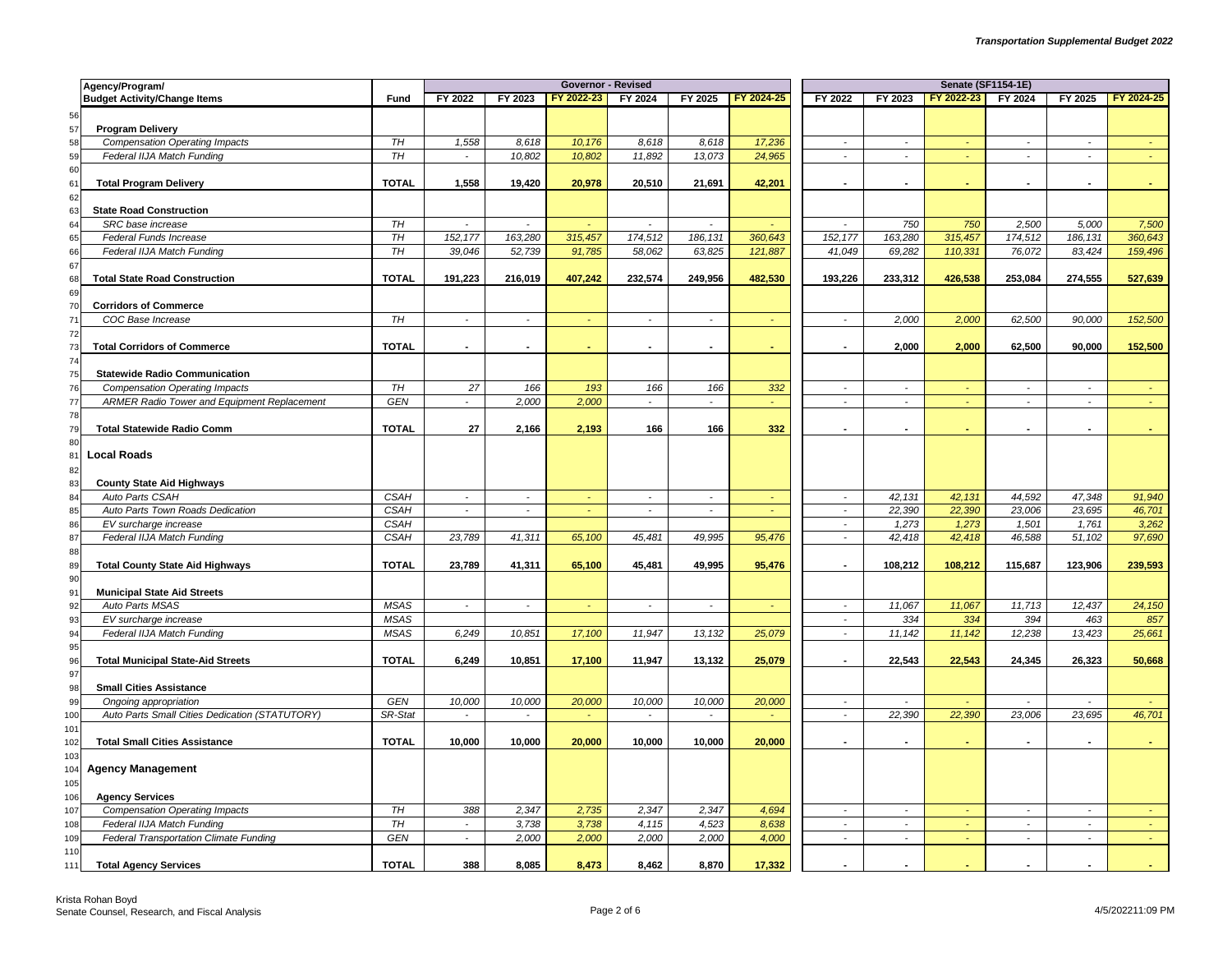|            | Agency/Program/                                                                |                            |                |                          | <b>Governor - Revised</b> |                          |                          |            | <b>Senate (SF1154-1E)</b> |                          |                      |                      |                      |                      |  |
|------------|--------------------------------------------------------------------------------|----------------------------|----------------|--------------------------|---------------------------|--------------------------|--------------------------|------------|---------------------------|--------------------------|----------------------|----------------------|----------------------|----------------------|--|
|            | <b>Budget Activity/Change Items</b>                                            | Fund                       | FY 2022        | FY 2023                  | FY 2022-23                | FY 2024                  | FY 2025                  | FY 2024-25 | FY 2022                   | FY 2023                  | FY 2022-23           | FY 2024              | FY 2025              | FY 2024-25           |  |
| 112        |                                                                                |                            |                |                          |                           |                          |                          |            |                           |                          |                      |                      |                      |                      |  |
| 113        | <b>Buildings</b>                                                               |                            |                |                          |                           |                          |                          |            |                           |                          |                      |                      |                      |                      |  |
| 114        | <b>Compensation Operating Impacts</b>                                          | TH                         | 34             | 207                      | 241                       | 207                      | 207                      | 414        | $\sim$                    | $\sim$                   | $\sim$               | $\sim$               | $\sim$               | $\sim$               |  |
| 115        |                                                                                |                            |                |                          |                           |                          |                          |            |                           |                          |                      |                      |                      |                      |  |
| 116        | <b>Total Buildings</b>                                                         | <b>TOTAL</b>               | 34             | 207                      | 241                       | 207                      | 207                      | 414        |                           |                          |                      |                      |                      |                      |  |
| 117        |                                                                                |                            |                |                          |                           |                          |                          |            |                           |                          |                      |                      |                      |                      |  |
| 118        | Multimodal Match For Federal IIJA                                              |                            |                |                          |                           |                          |                          |            |                           |                          |                      |                      |                      |                      |  |
| 119        | Federal IIJA Match Funding                                                     | <b>GEN</b>                 | 40,000         | 40,000                   | 80,000                    | 40,000                   | 40,000                   | 80,000     | $\sim$                    | $\overline{\phantom{a}}$ | $\sim$               | $\sim$               | $\sim$               | $\sim$               |  |
| 120        |                                                                                |                            |                |                          |                           |                          |                          |            |                           |                          |                      |                      |                      |                      |  |
| 121        | <b>Total Multimodal Match</b>                                                  | <b>TOTAL</b>               | 40,000         | 40,000                   | 80,000                    | 40,000                   | 40,000                   | 80,000     |                           |                          |                      |                      | $\blacksquare$       |                      |  |
| 122        | TOTAL DEPT OF TRANSPORTATION - Direct                                          | <b>GEN</b>                 | 50,000         | 61,740                   | 111,740                   | 53,490                   | 54,200                   | 107,690    | 36,600                    | 37,100                   | 73,700               | 38,600               | 46,600               | 85,200               |  |
| 123        |                                                                                | <b>CSAH</b>                | 23,789         | 41,311                   | 65,100                    | 45,481                   | 49,995                   | 95,476     |                           | 108,212                  | 108,212              | 115,687              | 123,906              | 239,593              |  |
| 124        |                                                                                | <b>MSAS</b>                | 6,249          | 10,851                   | 17,100                    | 11,947                   | 13,132                   | 25,079     | ٠                         | 22,543                   | 22,543               | 24,345               | 26,323               | 50,668               |  |
| 125        |                                                                                | <b>TH</b>                  | 198,723        | 258,434                  | 457,157                   | 277,211                  | 296,999                  | 574,210    | 197,226                   | 242,787                  | 440,013              | 323,814              | 373,602              | 697,416              |  |
| 126        |                                                                                | <b>TOTAL</b>               | 278,761        | 372,336                  | 651,097                   | 388,129                  | 414,326                  | 802,455    | 233,826                   | 410,642                  | 644,468              | 502,446              | 570,431              | 1,072,877            |  |
| 127        |                                                                                |                            |                |                          |                           |                          |                          |            |                           |                          |                      |                      |                      |                      |  |
| 128        | <b>METROPOLITAN COUNCIL</b>                                                    |                            |                |                          |                           |                          |                          |            |                           |                          |                      |                      |                      |                      |  |
| 129        |                                                                                |                            |                |                          |                           |                          |                          |            |                           |                          |                      |                      |                      |                      |  |
| 130        | <b>Metropolitan Council Transit</b>                                            |                            |                |                          |                           |                          |                          |            |                           |                          |                      |                      |                      |                      |  |
| 131        | Zero Emissions Bus Transition                                                  | <b>GEN</b>                 | $\sim$         | 3,200                    | 3,200                     | $\overline{\phantom{a}}$ | $\sim$                   | $\sim$     | $\sim$                    | $\sim$                   | $\sim$               | $\sim$               | $\sim$               | $\sim$               |  |
| 132        | <b>Blue Line LRT Extension</b>                                                 | <b>GEN</b>                 | $\sim$         | 200,000                  | 200,000                   | $\overline{\phantom{a}}$ | $\overline{\phantom{a}}$ |            | $\overline{\phantom{a}}$  | $\sim$                   | $\sim$               | $\sim$               | $\sim$               |                      |  |
| 133        | <b>Metro Transit Reduction</b>                                                 | <b>GEN</b>                 | $\sim$         | $\sim$                   | ÷.                        | $\sim$                   | $\sim$                   |            | $\sim$                    | (10,000)                 | (10,000)             | (10,000)             | (10,000)             | (20,000)             |  |
| 134        |                                                                                |                            |                |                          |                           | $\blacksquare$           |                          |            |                           |                          |                      |                      |                      |                      |  |
| 135<br>136 | <b>Total Met Council Transit</b><br><b>TOTAL METROPOLITAN COUNCIL - Direct</b> | <b>TOTAL</b><br><b>GEN</b> |                | 203,200<br>203,200       | 203,200<br>203,200        |                          |                          | $\sim$     | ٠                         | (10,000)<br>(10,000)     | (10,000)<br>(10,000) | (10,000)<br>(10,000) | (10,000)<br>(10,000) | (20,000)<br>(20,000) |  |
| 137        |                                                                                |                            |                |                          |                           |                          |                          |            |                           |                          |                      |                      |                      |                      |  |
|            | <b>DEPARTMENT OF PUBLIC SAFETY</b>                                             |                            |                |                          |                           |                          |                          |            |                           |                          |                      |                      |                      |                      |  |
| 138<br>139 |                                                                                |                            |                |                          |                           |                          |                          |            |                           |                          |                      |                      |                      |                      |  |
| 140        | <b>Administration and Related Services</b>                                     |                            |                |                          |                           |                          |                          |            |                           |                          |                      |                      |                      |                      |  |
| 141        |                                                                                |                            |                |                          |                           |                          |                          |            |                           |                          |                      |                      |                      |                      |  |
| 142        | Law Enforcement Recruitment                                                    | GEN                        | $\sim$         | 1,975                    | 1,975                     | 1,975                    | 1,975                    | 3,950      | $\overline{\phantom{a}}$  | $\tilde{\phantom{a}}$    |                      | $\sim$               | $\sim$               |                      |  |
| 143        | <b>Body-worn Cameras</b>                                                       | <b>GEN</b>                 | $\sim$         | 6,000                    | 6,000                     | 1,500                    | 1,500                    | 3,000      | $\sim$                    | $\overline{\phantom{a}}$ | $\sim$               | $\sim$               | $\sim$               |                      |  |
| 144        | Cancer and PTSD Benefits - First Responders                                    | <b>GEN</b>                 | $\sim$         | 1,000                    | 1,000                     | 1,000                    | 1,000                    | 2,000      | $\sim$                    | $\sim$                   | $\sim$               | $\sim$               | $\sim$               |                      |  |
| 145        | Soft Body Armor Reimbursements                                                 | <b>GEN</b>                 | 400            | 205                      | 605                       | 205                      | 205                      | 410        | $\sim$                    | $\sim$                   | $\sim$               | $\sim$               | $\sim$               | $\sim$               |  |
| 146        |                                                                                |                            |                |                          |                           |                          |                          |            |                           |                          |                      |                      |                      |                      |  |
| 147        | <b>Total Administration</b>                                                    | <b>TOTAL</b>               | 400            | 9,180                    | 9,580                     | 4,680                    | 4,680                    | 9,360      | $\overline{\phantom{a}}$  |                          |                      |                      | $\blacksquare$       |                      |  |
| 148        |                                                                                |                            |                |                          |                           |                          |                          |            |                           |                          |                      |                      |                      |                      |  |
| 149        | <b>State Patrol</b>                                                            |                            |                |                          |                           |                          |                          |            |                           |                          |                      |                      |                      |                      |  |
| 150        |                                                                                |                            |                |                          |                           |                          |                          |            |                           |                          |                      |                      |                      |                      |  |
| 151        | <b>Ongoing Capitol Protests costs</b>                                          | <b>GEN</b>                 | 3,780          | $\sim$                   | 3,780                     | $\sim$                   | $\sim$                   | $\sim$     | $\sim$                    | $\sim$                   | $\sim$               | $\sim$               | $\sim$               |                      |  |
| 152        | <b>Commercial Vehicle Enforcement</b>                                          | TH                         | $\sim$         | 5,064                    | 5,064                     | 5,064                    | 5,064                    | 10,128     | $\sim$                    | $\sim$                   | $\sim$               | $\sim$               | $\sim$               | $\sim$               |  |
| 153        | State Patrol Aircraft Replacement                                              | <b>GEN</b>                 | $\sim$         | 13,850                   | 13,850                    | 850                      | 850                      | 1,700      | $\sim$                    | 45,100                   | 45,100               | $\sim$               | $\sim$               | $\sim$               |  |
| 154        | Aircraft Maintenance and other ongoing costs                                   | <b>TH</b>                  | $\blacksquare$ | $\overline{\phantom{a}}$ |                           |                          |                          |            |                           | 365                      | 365                  | 365                  | 365                  | 730                  |  |
| 155        |                                                                                |                            |                |                          |                           |                          |                          |            |                           |                          |                      |                      |                      |                      |  |
| 156        | <b>Total State Patrol</b>                                                      | <b>TOTAL</b>               | 3,780          | 18,914                   | 22,694                    | 5,914                    | 5,914                    | 11,828     | $\blacksquare$            | 45,465                   | 45,465               | 365                  | 365                  | 730                  |  |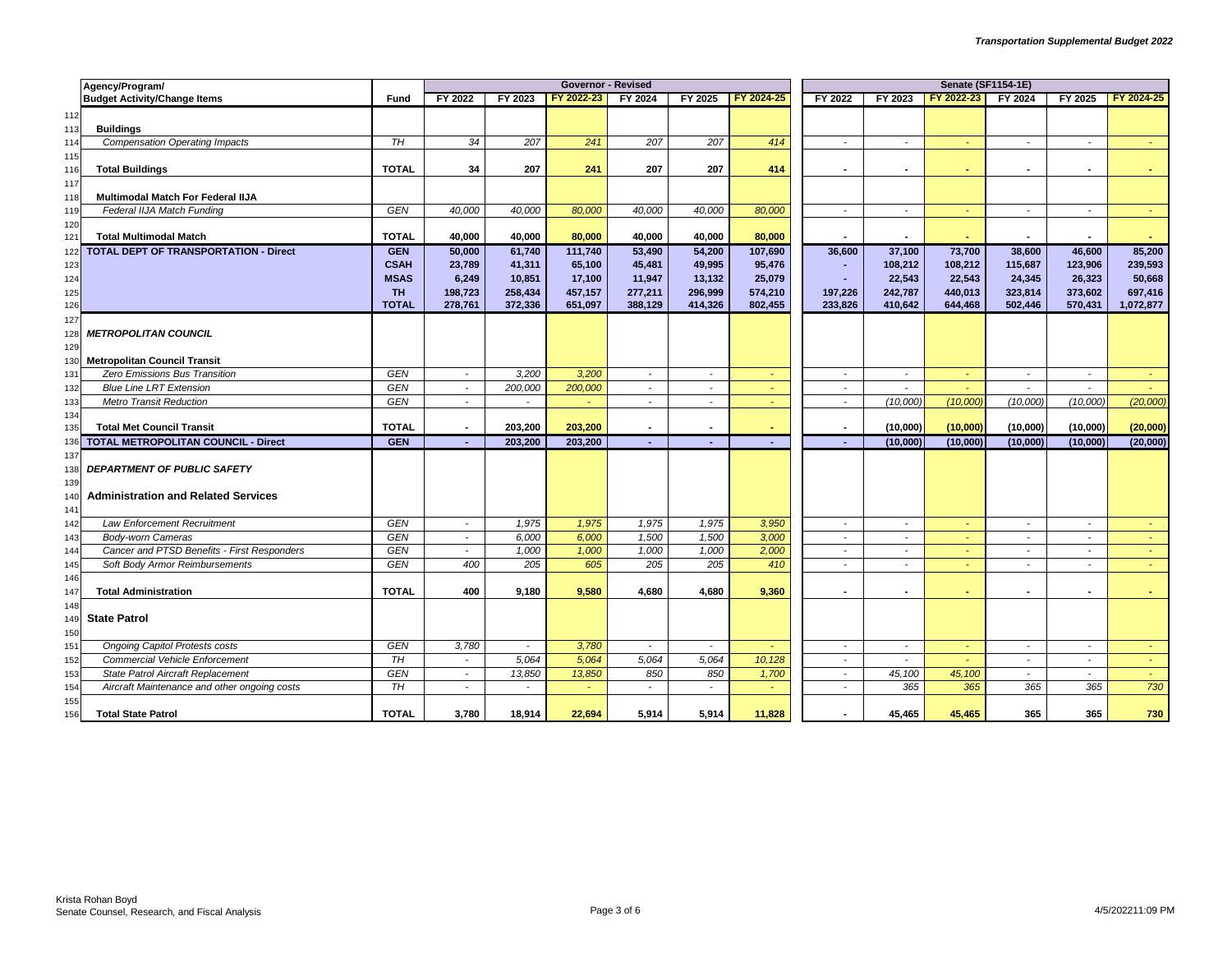|                   | Agency/Program/                                           |                              |                          |                          | <b>Governor - Revised</b> |                                    |                                    |                |                             | <b>Senate (SF1154-1E)</b> |            |                             |                                |            |
|-------------------|-----------------------------------------------------------|------------------------------|--------------------------|--------------------------|---------------------------|------------------------------------|------------------------------------|----------------|-----------------------------|---------------------------|------------|-----------------------------|--------------------------------|------------|
|                   | <b>Budget Activity/Change Items</b>                       | Fund                         | FY 2022                  | FY 2023                  | FY 2022-23                | FY 2024                            | FY 2025                            | FY 2024-25     | FY 2022                     | FY 2023                   | FY 2022-23 | FY 2024                     | FY 2025                        | FY 2024-25 |
| 157<br>158<br>159 | <b>Driver and Vehicle Services</b>                        |                              |                          |                          |                           |                                    |                                    |                |                             |                           |            |                             |                                |            |
| 160               | <b>Driver Services</b>                                    |                              |                          |                          |                           |                                    |                                    |                |                             |                           |            |                             |                                |            |
| 161               | Race and ethnicity data collection costs                  | GEN                          | $\sim$                   | 173                      | 173                       | 173                                | 173                                | 346            | $\overline{\phantom{a}}$    | $\sim$                    | $\sim$     | $\sim$                      | $\sim$                         |            |
| 162               | Race and ethnicity data collection costs                  | SR                           | $\blacksquare$           | 241                      | 241                       | 68                                 | 68                                 | 136            | $\overline{\phantom{a}}$    | $\mathbb{Z}^2$            | ÷          | $\mathcal{L}_{\mathcal{A}}$ | $\overline{a}$                 | $\sim$     |
| 163               | Increase data auditing capacity                           | <b>SR</b>                    | $\sim$                   | 91                       | 91                        | 89                                 | 89                                 | 178            | $\sim$                      | $\sim$                    | $\omega$   | $\sim$                      | $\sim$                         | $\sim$     |
| 164               | Ongoing costs of DVS security cameras                     | $\overline{\text{SR}}$       | $\overline{\phantom{a}}$ | 153                      | 153                       | 153                                | 153                                | 306            | $\overline{\phantom{a}}$    | $\sim$                    | $\omega$   | $\blacksquare$              | $\sim$                         | $\omega$   |
| 165               | Installation of DVS security cameras                      | SR                           | $\sim$                   | 1,029                    | 1,029                     | $\omega$                           | $\omega$                           | $\sim$         | $\sim$                      | 500                       | 500        | $\sim$                      | $\sim$                         | $\sim$     |
| 166               | Installation of DR and DLAs security cameras              | SR                           | $\sim$                   | 100                      | 100                       | $\overline{\phantom{a}}$           | $\overline{\phantom{a}}$           |                | $\overline{\phantom{a}}$    | 1,250                     | 1,250      | $\sim$                      | $\overline{\phantom{a}}$       | $\omega$   |
| 167               | Third-party CDL testing staff costs                       | SR                           | $\overline{a}$           | $\blacksquare$           | $\omega$                  | $\overline{a}$                     | $\overline{a}$                     |                | $\blacksquare$              | 429                       | 429        | 390                         | 390                            | 780        |
| 168               | Online driver's ed staff costs                            | SR                           | $\blacksquare$           | $\overline{\phantom{a}}$ | $\omega$                  | $\overline{\phantom{a}}$           | $\overline{\phantom{a}}$           | $\sim$         | $\blacksquare$              | 108                       | 108        | 49                          | 49                             | 98         |
| 169               | DL vets designation costs                                 | SR                           | $\blacksquare$           | $\sim$                   |                           | $\tilde{\phantom{a}}$              | $\tilde{\phantom{a}}$              |                | $\mathbf{r}$                | 45                        | 45         | $\sim$                      |                                | $\omega$   |
| 170<br>171        | <b>Total Driver Services</b>                              | <b>TOTAL</b>                 | $\sim$                   | 1,787                    | 1,787                     | 483                                | 483                                | 966            | $\blacksquare$              | 2,332                     | 2,332      | 439                         | 439                            | 878        |
| 172<br>173        | <b>Vehicle Services</b>                                   |                              |                          |                          |                           |                                    |                                    |                |                             |                           |            |                             |                                |            |
| 174               | Increase data auditing capacity                           | SR                           | $\overline{\phantom{a}}$ | 90                       | 90                        | 88                                 | 88                                 | 176            | $\tilde{\phantom{a}}$       | $\mathcal{L}$             | $\sim$     | $\mathbb{Z}^2$              | $\sim$                         |            |
| 175               | License plate mailing and production cost deficiency      | <b>SR</b>                    | 3,925                    | $\overline{\phantom{a}}$ | 3,925                     | $\overline{\phantom{a}}$           | $\blacksquare$                     | $\omega$       | $\sim$                      | $\sim$                    | $\omega$   | $\sim$                      | $\sim$                         | $\sim$     |
| 176               | Reduction of direct appropriation                         | SR                           | $\mathbf{r}$             | $\overline{\phantom{a}}$ | ÷,                        | $\overline{\phantom{a}}$           | $\overline{\phantom{a}}$           | $\sim$         | $\mathbf{r}$                | (4, 201)                  | (4, 201)   | (4, 201)                    | (4, 201)                       | (8, 402)   |
| 177               | Approp per mail/online renewal transaction (STATUTORY)    | SR-Stat                      | $\sim$                   | $\blacksquare$           | $\sim$                    | $\sim$                             | $\sim$                             | $\omega$       | $\sim$                      | 4.201                     | 4,201      | 4.201                       | 4.201                          | 8,402      |
| 178               | Distribution from Full Service Providers Acct (STATUTORY) | SR-Stat                      | $\sim$                   | $\overline{\phantom{a}}$ | ÷                         | $\sim$                             | $\overline{\phantom{a}}$           | $\omega$       | $\blacksquare$              | 9,213                     | 9,213      | 12,283                      | 12,283                         | 24,566     |
| 179<br>180        | <b>Total Vehicle Services</b>                             | <b>TOTAL</b>                 | 3,925                    | 90                       | 4,015                     | 88                                 | 88                                 | 176            | $\overline{\phantom{a}}$    | (4, 201)                  | (4,201)    | (4, 201)                    | (4, 201)                       | (8, 402)   |
| 181<br>182<br>183 | <b>Traffic Safety</b>                                     |                              |                          |                          |                           |                                    |                                    |                |                             |                           |            |                             |                                |            |
| 184               | Expand public outreach, media, and education              | GEN                          | $\sim$                   | 4,000                    | 4,000                     | 4,000                              | 4,000                              | 8,000          | $\overline{\phantom{a}}$    | $\sim$                    | $\sim$     | $\sim$                      | $\overline{\phantom{a}}$       | $\omega$   |
| 185               | School Bus Camera Grants                                  | GEN                          | $\overline{\phantom{a}}$ | $\sim$                   | ÷                         | $\mathcal{L}_{\mathcal{A}}$        | $\sim$                             | ч.             | $\mathcal{L}_{\mathcal{A}}$ | 4,000                     | 4,000      | 8,000                       | $\sim$                         | 8,000      |
| 186               | MNCrash changes for DR records access - DVSTA             | SR                           | $\sim$                   | $\sim$                   | ÷                         | $\mathcal{L}$                      | $\sim$                             | ÷.             | $\sim$                      | 19                        | 19         | $\sim$                      | $\sim$                         | i.         |
| 187<br>188        | <b>Total Traffic Safety</b>                               | <b>TOTAL</b>                 |                          | 4,000                    | 4.000                     | 4,000                              | 4,000                              | 8,000          | $\overline{a}$              | 4,019                     | 4,019      | 8,000                       |                                | 8,000      |
| 189               | <b>TOTAL DEPT OF PUBLIC SAFETY - Direct</b>               | <b>GEN</b>                   | 4,180                    | 27,203                   | 31,383                    | 9,703                              | 9,703                              | 19,406         | ٠                           | 49,100                    | 49,100     | 8,000                       | ÷.                             | 8,000      |
| 190               |                                                           | <b>TH</b>                    | $\sim$                   | 5,064                    | 5,064                     | 5,064                              | 5,064                              | 10,128         | $\mathbf{r}$                | 365                       | 365        | 365                         | 365                            | 730        |
| 191               |                                                           | <b>SR</b>                    | 3.925                    | 1,704                    | 5.629                     | 398                                | 398                                | 796            | ٠                           | (1, 850)                  | (1, 850)   | (3,762)                     | (3,762)                        | (7, 524)   |
| 192               |                                                           | <b>ALL</b>                   | 8,105                    | 33,971                   | 42,076                    | 15,165                             | 15,165                             | 30,330         |                             | 47,615                    | 47,615     | 4,603                       | (3, 397)                       | 1,206      |
| 193<br>194<br>195 | <b>MnDOT - Other Projects</b>                             |                              |                          |                          |                           |                                    |                                    |                |                             |                           |            |                             |                                |            |
| 196               | Coon Rapids; Trunk Highway 610                            | TH                           | $\sim$                   | $\overline{\phantom{a}}$ | $\sim$                    | $\sim$                             | $\sim$                             | $\sim$         | $\sim$                      | 3,600                     | 3,600      | $\sim$                      | $\sim$                         | $\sim$     |
| 197               | I-35 and CSAH 50 interchange                              | TH                           | $\overline{\phantom{a}}$ | $\overline{\phantom{a}}$ | ÷                         | $\sim$                             | $\mathbf{r}$                       | ÷.             | $\overline{\phantom{a}}$    | 42,000                    | 42,000     | $\overline{\phantom{a}}$    | $\sim$                         | $\omega$   |
| 198               | I-35 and 400th Street interchange; North Branch           | T H                          | $\sim$                   | $\overline{\phantom{a}}$ | $\omega$                  | $\overline{\phantom{a}}$           | $\overline{\phantom{a}}$           | $\omega$       | $\overline{\phantom{a}}$    | 1,500                     | 1,500      | $\sim$                      | $\sim$                         | $\omega$   |
| 199               | I-94 expansion                                            | TH                           | $\blacksquare$           | $\overline{\phantom{a}}$ | ÷                         | $\overline{\phantom{a}}$           | $\overline{\phantom{a}}$           | ÷.             | $\overline{\phantom{a}}$    | 33,000                    | 33,000     | $\sim$                      | $\sim$                         | $\omega$   |
| 200               | Trunk Highway 23 Interchange; New London                  | T H                          | $\sim$                   | $\sim$                   | ÷                         | $\sim$                             | $\sim$                             | $\omega$       | $\sim$                      | 29,600                    | 29,600     | $\sim$                      | $\sim$                         | $\sim$     |
| 201               | TH 50 Safety Improvements                                 | TH                           | $\blacksquare$           | $\overline{\phantom{a}}$ |                           | $\overline{\phantom{a}}$           | $\tilde{\phantom{a}}$              | $\sim$         | $\overline{\phantom{a}}$    | 10,000                    | 10,000     | $\sim$                      | $\overline{\phantom{a}}$       | $\omega$   |
| 202               | TH 52 and CSAH 66 interchange                             | TH                           | $\overline{a}$           | $\overline{\phantom{a}}$ | ÷                         | $\overline{\phantom{a}}$           | $\sim$                             |                | $\mathcal{L}$               | 15,000                    | 15,000     | $\sim$                      | $\sim$                         | ÷.         |
| 203               | TH 65 Improvements; Blaine                                | TH                           | $\sim$                   | $\overline{\phantom{a}}$ | $\omega$                  | $\overline{\phantom{a}}$           | $\sim$                             | $\sim$         | $\overline{\phantom{a}}$    | 15,000                    | 15,000     | $\sim$                      | $\sim$                         | $\sim$     |
| 204               | TH 73; Cromwell                                           | TH                           | $\sim$                   | $\blacksquare$           | ÷.                        | $\overline{\phantom{a}}$           | $\overline{\phantom{a}}$           | ч.             | $\sim$                      | 43,000                    | 43,000     | $\sim$                      | $\sim$                         | $\omega$   |
| 205               | TH 74: Elba                                               | T H                          | $\overline{\phantom{a}}$ | $\overline{\phantom{a}}$ | ÷                         | $\tilde{\phantom{a}}$              | $\overline{\phantom{a}}$           | $\sim$         | $\sim$                      | 488                       | 488        | $\sim$                      | $\sim$                         | $\sim$     |
| 206               | US 169 and CSAH 9 Interchange; Scott County               | $\overline{TH}$              | $\overline{\phantom{a}}$ | $\overline{\phantom{a}}$ |                           | $\sim$                             | $\overline{\phantom{a}}$           | $\blacksquare$ | $\overline{\phantom{a}}$    | 4,200                     | 4,200      | $\blacksquare$              | $\overline{\phantom{a}}$       | $\omega$   |
| 207               | TH 610 and I-94 interchange; Maple Grove                  | T H                          | $\sim$                   | $\blacksquare$           | in 1                      | $\overline{\phantom{a}}$           | $\sim$                             | $\sim$         | $\overline{\phantom{a}}$    | 22,000                    | 22,000     | $\sim$                      | $\overline{\phantom{a}}$       | $\sim$     |
| 208               | TH 60 infrastructure; Madison Lake                        | TH<br>$\overline{\text{SR}}$ | $\sim$<br>$\sim$         | $\sim$<br>$\sim$         | ä,<br>÷                   | $\sim$<br>$\overline{\phantom{a}}$ | $\overline{\phantom{a}}$<br>$\sim$ |                | $\sim$<br>$\sim$            | 510                       | 510<br>750 | $\sim$<br>$\sim$            | $\sim$<br>$\ddot{\phantom{a}}$ |            |
| 209               | Freight Rail Car Storage Facility; Lakeville              | <b>GEN</b>                   |                          |                          |                           |                                    |                                    | ÷<br>$\sim$    |                             | 750<br>5,500              | 5,500      |                             |                                | $\omega$   |
| 210<br>211        | Oakdale Noise Barrier                                     |                              | $\sim$                   | $\overline{\phantom{a}}$ | $\omega$                  | $\sim$                             | $\sim$                             |                | $\sim$                      |                           |            | $\sim$                      | $\sim$                         | $\sim$     |
| 212               | <b>Total MnDOT - Other Projects</b>                       | <b>TOTAL</b>                 | $\blacksquare$           | $\blacksquare$           |                           |                                    | $\overline{\phantom{a}}$           |                | $\blacksquare$              | 226,148                   | 226,148    |                             |                                |            |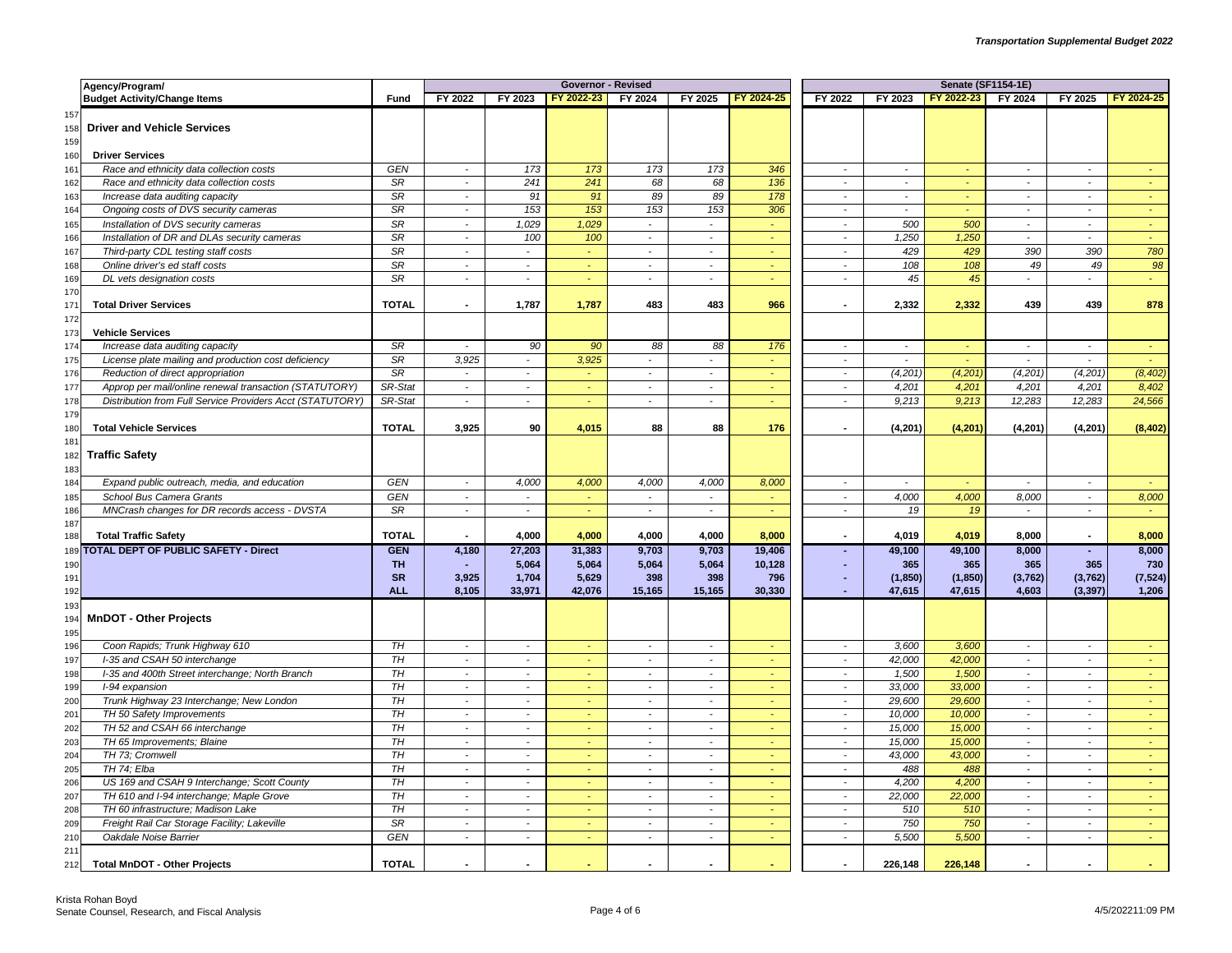|            | Agency/Program/                                           |                        |                          |                             | <b>Governor - Revised</b> |                          |                |            | <b>Senate (SF1154-1E)</b> |                |                |                |                |                |  |
|------------|-----------------------------------------------------------|------------------------|--------------------------|-----------------------------|---------------------------|--------------------------|----------------|------------|---------------------------|----------------|----------------|----------------|----------------|----------------|--|
|            | <b>Budget Activity/Change Items</b>                       | Fund                   | FY 2022                  | FY 2023                     | FY 2022-23                | FY 2024                  | FY 2025        | FY 2024-25 | FY 2022                   | FY 2023        | FY 2022-23     | FY 2024        | FY 2025        | FY 2024-25     |  |
| 213<br>214 | OFFICE OF THE LEGISLATIVE AUDITOR                         |                        |                          |                             |                           |                          |                |            |                           |                |                |                |                |                |  |
| 215        |                                                           | SR-Stat                | $\sim$                   | $\sim$                      | ÷                         | $\sim$                   | $\sim$         |            | $\sim$                    | 241            | 241            | 237            | 237            | 474            |  |
| 216<br>217 | Increase audit staff (data security acct) (STATUTORY)     |                        |                          |                             |                           |                          |                |            |                           |                |                |                |                |                |  |
| 218        |                                                           |                        |                          |                             |                           |                          |                |            |                           |                |                |                |                |                |  |
| 219        |                                                           |                        |                          |                             |                           |                          |                |            |                           |                |                |                |                |                |  |
| 220        | ALL AGENCIES TOTAL DIRECT                                 |                        |                          |                             |                           |                          |                |            |                           |                |                |                |                |                |  |
| 221        | General Fund                                              | <b>GEN</b>             | 54,180                   | 292,143                     | 346,323                   | 63,193                   | 63,903         | 127,096    | 36,600                    | 81,700         | 118,300        | 36,600         | 36,600         | 73,200         |  |
| 222        | County State Aid Highway                                  | <b>CSAH</b>            | 23,789                   | 41,311                      | 65,100                    | 45,481                   | 49,995         | 95,476     |                           | 108,212        | 108,212        | 115,687        | 123,906        | 239,593        |  |
| 223        | <b>Municipal State Aid Streets</b>                        | <b>MSAS</b>            | 6,249                    | 10,851                      | 17,100                    | 11,947                   | 13,132         | 25,079     |                           | 22,543         | 22,543         | 24,345         | 26,323         | 50,668         |  |
| 224        | Trunk Highway Fund                                        | TH                     | 198,723                  | 263,498                     | 462,221                   | 282,275                  | 302,063        | 584,338    | 197,226                   | 463,050        | 660,276        | 324,179        | 373,967        | 698,146        |  |
| 225        | Special Revenue Fund                                      | <b>SR</b>              | 3,925                    | 1,704                       | 5,629                     | 398                      | 398            | 796        |                           | (1, 100)       | (1, 100)       | (3,762)        | (3,762)        | (7, 524)       |  |
| 226        | <b>Total Direct Appropriations/Reductions</b>             | <b>TOTAL</b>           | 286,866                  | 609,507                     | 896,373                   | 403,294                  | 429,491        | 832,785    | 233.826                   | 674,405        | 908,231        | 497,049        | 557,034        | 1,054,083      |  |
| 227        |                                                           |                        |                          |                             |                           |                          |                |            |                           |                |                |                |                |                |  |
| 228        |                                                           |                        |                          |                             |                           |                          |                |            |                           |                |                |                |                |                |  |
|            | 229 Transfers                                             |                        |                          |                             |                           |                          |                |            |                           |                |                |                |                |                |  |
| 230        |                                                           |                        |                          |                             |                           |                          |                |            |                           |                |                |                |                |                |  |
| 231        | <b>Department of Transportation</b>                       |                        |                          |                             |                           |                          |                |            |                           |                |                |                |                |                |  |
| 232        | Transfer from GF to HUTDF for federal funds match (TR OUT | <b>GEN</b>             | 73,084                   | 126,916                     | 200,000                   | 139,726                  | 153,596        | 293,322    | 76,484                    | 130,316        | 206,800        | 143,126        | 156,996        | 300,122        |  |
| 233        |                                                           |                        |                          |                             |                           |                          |                |            |                           |                |                |                |                |                |  |
|            | 234 Total Transfers                                       | <b>ALL</b>             | 73,084                   | 126,916                     | 200,000                   | 139,726                  | 153,596        | 293,322    | 76,484                    | 130,316        | 206,800        | 143,126        | 156,996        | 300,122        |  |
| 235        |                                                           |                        |                          |                             |                           |                          |                |            |                           |                |                |                |                |                |  |
|            | 236 Revenue Items                                         |                        |                          |                             |                           |                          |                |            |                           |                |                |                |                |                |  |
| 237        |                                                           |                        |                          |                             |                           |                          |                |            |                           |                |                |                |                |                |  |
| 238        | <b>Department of Transportation</b>                       |                        |                          |                             |                           |                          |                |            |                           |                |                |                |                |                |  |
| 239        | Transfer from GF to HUTDF for federal funds match (TR IN) | <b>HUTD</b>            | 73,084                   | 126,916                     | 200,000                   | 139,726                  | 153,596        | 293,322    | 76,484                    | 130,316        | 206,800        | 143,126        | 156,996        | 300,122        |  |
| 240        | Federal Highway Funds (IIJA)                              | <b>TH</b>              | 152,177                  | 163,280                     | 315,457                   | 174,512                  | 186,131        | 360,643    | 152,177                   | 163,280        | 315,457        | 174,512        | 186,131        | 360,643        |  |
| 241        | Rail Grade Crossing Safety                                | TH                     | $\sim$                   | (1,500)                     | (1,500)                   | (1,500)                  | (1,500)        | (3,000)    | $\sim$                    | $\sim$         | $\sim$         | $\sim$         | $\sim$         | $\sim$         |  |
| 242        | Rail Grade Crossing Safety                                | <b>SR</b>              | $\sim$                   | 1,500                       | 1,500                     | 1,500                    | 1,500          | 3,000      | $\blacksquare$            | $\sim$         | $\omega$ .     | $\sim$         | $\sim$         |                |  |
| 243        | Auto Parts Sales Tax Dedication                           | <b>GEN</b>             | $\sim$                   | $\mathcal{L}_{\mathcal{A}}$ | $\omega$                  | $\blacksquare$           | $\blacksquare$ |            | $\mathbf{r}$              | (174, 215)     | (174, 215)     | (183,007)      | (192, 853)     | (375, 860)     |  |
| 244        | Auto Parts Sales Tax Dedication                           | <b>HUTD</b>            | $\sim$                   | $\sim$                      | $\sim$                    | $\sim$                   | $\sim$         | ÷          | $\sim$                    | 129,435        | 129,435        | 136,995        | 145,463        | 282,458        |  |
| 245        | Auto Parts Sales Tax Dedication                           | <b>CSAH</b>            | $\sim$                   | $\sim$                      |                           | $\sim$                   | $\sim$         |            | $\sim$                    | 22,390         | 22,390         | 23,006         | 23,695         | 46,701         |  |
| 246        | Auto Parts Sales Tax Dedication                           | <b>SR</b>              | $\sim$                   | $\blacksquare$              | ÷                         | $\overline{\phantom{a}}$ | $\overline{a}$ |            | $\mathbf{r}$              | 22,390         | 22,390         | 23,006         | 23,695         | 46,701         |  |
| 247        | EV surcharge increases                                    | <b>HUTD</b>            | $\sim$                   | $\sim$                      |                           | $\overline{\phantom{a}}$ | $\sim$         |            | $\sim$                    | 3,910          | 3,910          | 4,610          | 5,410          | 10,020         |  |
| 248        |                                                           |                        |                          |                             |                           |                          |                |            |                           |                |                |                |                |                |  |
| 249        | Department of Public Safety (3)                           |                        |                          |                             |                           |                          |                |            |                           |                |                |                |                |                |  |
| 250        | Air Medal Special Veterans Plates                         | <b>SR</b>              | $\sim$                   | $\blacksquare$              |                           | $\blacksquare$           | $\blacksquare$ |            | $\sim$                    | $\overline{2}$ | $\overline{2}$ | $\overline{2}$ | $\overline{2}$ | $\overline{4}$ |  |
| 251        | <b>MMIR Special Plates</b>                                | $\overline{\text{SR}}$ | $\sim$                   | $\sim$                      | $\sim$                    | $\blacksquare$           | $\sim$         | $\sim$     | $\sim$                    | $\overline{2}$ | $\overline{2}$ | $\overline{2}$ | $\overline{2}$ | $\overline{4}$ |  |
| 252        | MN Pro Sports Team Foundation Special Plates              | $S_{R}$                | $\sim$                   | $\blacksquare$              | ÷.                        | $\sim$                   | $\sim$         | $\sim$     | $\sim$                    | $\overline{2}$ | $\overline{2}$ | $\overline{2}$ | $\overline{2}$ | $\overline{4}$ |  |
| 253        | <b>Vikings Foundation Special Plates</b>                  | <b>SR</b>              | $\sim$                   | $\blacksquare$              | Ξ                         | $\blacksquare$           | $\blacksquare$ |            | $\sim$                    | 155            | 155            | 8              | 8              | 16             |  |
| 254        |                                                           |                        |                          |                             |                           |                          |                |            |                           |                |                |                |                |                |  |
| 255        | DR/DLA to provide records - loss of DSOA fee revenue      | <b>SR</b>              | $\sim$                   | $\blacksquare$              | $\blacksquare$            | $\overline{\phantom{a}}$ | $\sim$         |            | $\blacksquare$            | (93)           | (93)           | (93)           | (93)           | (186)          |  |
| 256        | DR/DLA to provide records - loss of VSOA fee revenue      | $\overline{\text{SR}}$ | $\sim$                   | $\mathbf{r}$                |                           | $\blacksquare$           | $\blacksquare$ |            | $\blacksquare$            | (18)           | (18)           | (18)           | (18)           | (36)           |  |
| 257        | Surcharge for transactions by mail - VSOA                 | $S_{R}$                | $\overline{\phantom{a}}$ | $\mathcal{L}_{\mathcal{A}}$ | ÷                         | $\overline{\phantom{a}}$ | $\mathbf{r}$   |            | $\mathbf{r}$              | 2,250          | 2,250          | 3,000          | 3,000          | 6,000          |  |
| 258        | Surcharge for transactions by mail - FSPA                 | <b>SR</b>              | $\sim$                   | $\blacksquare$              | ÷                         | $\blacksquare$           | $\sim$         | ÷          | $\blacksquare$            | 2,250          | 2,250          | 3,000          | 3,000          | 6,000          |  |
| 259        | Filing fee \$ to DRs for online/mail transactions - VSOA  | <b>SR</b>              | $\blacksquare$           | $\blacksquare$              |                           | $\blacksquare$           | $\mathbf{r}$   |            | $\overline{\phantom{a}}$  | (5, 476)       | (5, 476)       | (7, 301)       | (7, 301)       | (14, 602)      |  |
| 260        | Filing fee \$ to DRs for online/mail transactions - DVSTA | $S_{R}$                | $\overline{\phantom{a}}$ | $\blacksquare$              | ÷                         | $\blacksquare$           | $\blacksquare$ |            | $\sim$                    | (1, 487)       | (1, 487)       | (1,982)        | (1,982)        | (3,964)        |  |
| 261        | Filing fee \$ to DRs for online/mail transactions - FSPA  | <b>SR</b>              | $\sim$                   | $\sim$                      | ÷.                        | $\sim$                   | $\sim$         |            | $\blacksquare$            | 6,963          | 6,963          | 9,283          | 9.283          | 18,566         |  |
| 262        | Filing fee increase for driver transactions - DSOA        | <b>SR</b>              | $\sim$                   | $\overline{\phantom{a}}$    |                           | $\overline{\phantom{a}}$ | $\sim$         |            | $\overline{\phantom{a}}$  | 1,143          | 1,143          | 1,524          | 1,524          | 3,048          |  |
| 263        | Waiving exam requirements for out-of-state DLs - DSOA     | $S_{R}$                | $\overline{\phantom{a}}$ | $\blacksquare$              | Ξ                         | $\sim$                   | $\sim$         |            | $\sim$                    | (183)          | (183)          | (183)          | (183)          | (366)          |  |
| 264        | DL skills and knowledge retest fees - increase - DSOA     | <b>SR</b>              | $\sim$                   | $\sim$                      | ÷                         | $\mathbf{r}$             | $\sim$         |            | $\mathbb{Z}^2$            | 758            | 758            | 758            | 758            | 1,516          |  |
| 265        | Third-party CDL retest fees - loss of DSOA revenue        | $\overline{\text{SR}}$ | $\sim$                   | $\sim$                      | ÷.                        | $\blacksquare$           | $\sim$         |            | $\sim$                    | (11)           | (11)           | (11)           | (11)           | (22)           |  |